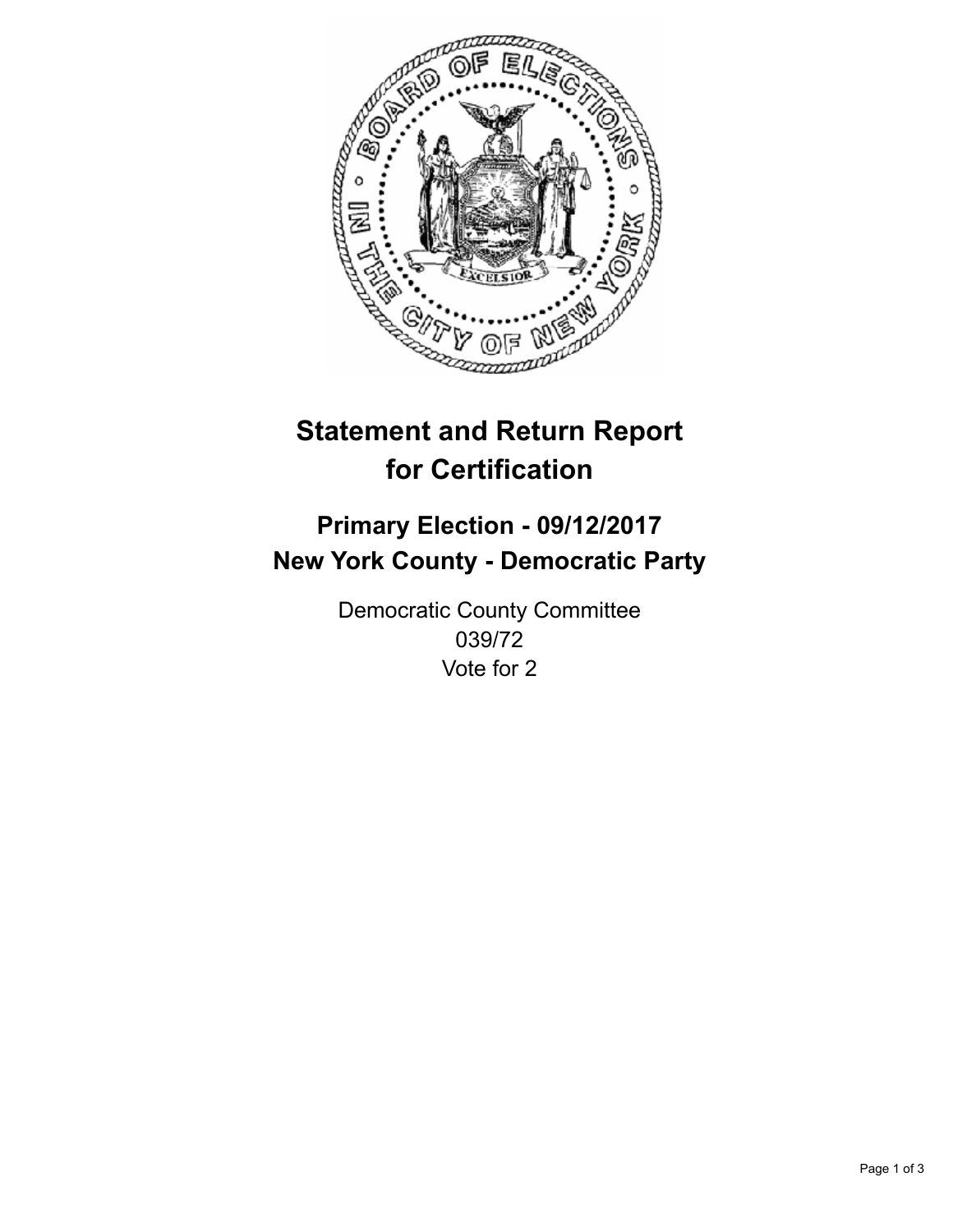

## **Assembly District 72**

| <b>PUBLIC COUNTER</b>                                    | 104 |
|----------------------------------------------------------|-----|
| <b>MANUALLY COUNTED EMERGENCY</b>                        | 0   |
| ABSENTEE / MILITARY                                      | 2   |
| AFFIDAVIT                                                | 0   |
| <b>Total Ballots</b>                                     | 106 |
| Less - Inapplicable Federal/Special Presidential Ballots | 0   |
| <b>Total Applicable Ballots</b>                          | 106 |
| <b>JEANCARLO SOTOMAYOR</b>                               | 22  |
| DARIS A. CASTILLO                                        | 19  |
| <b>MARIA L. MORILLO</b>                                  | 38  |
| <b>Total Votes</b>                                       | 79  |
| Unrecorded                                               | 133 |